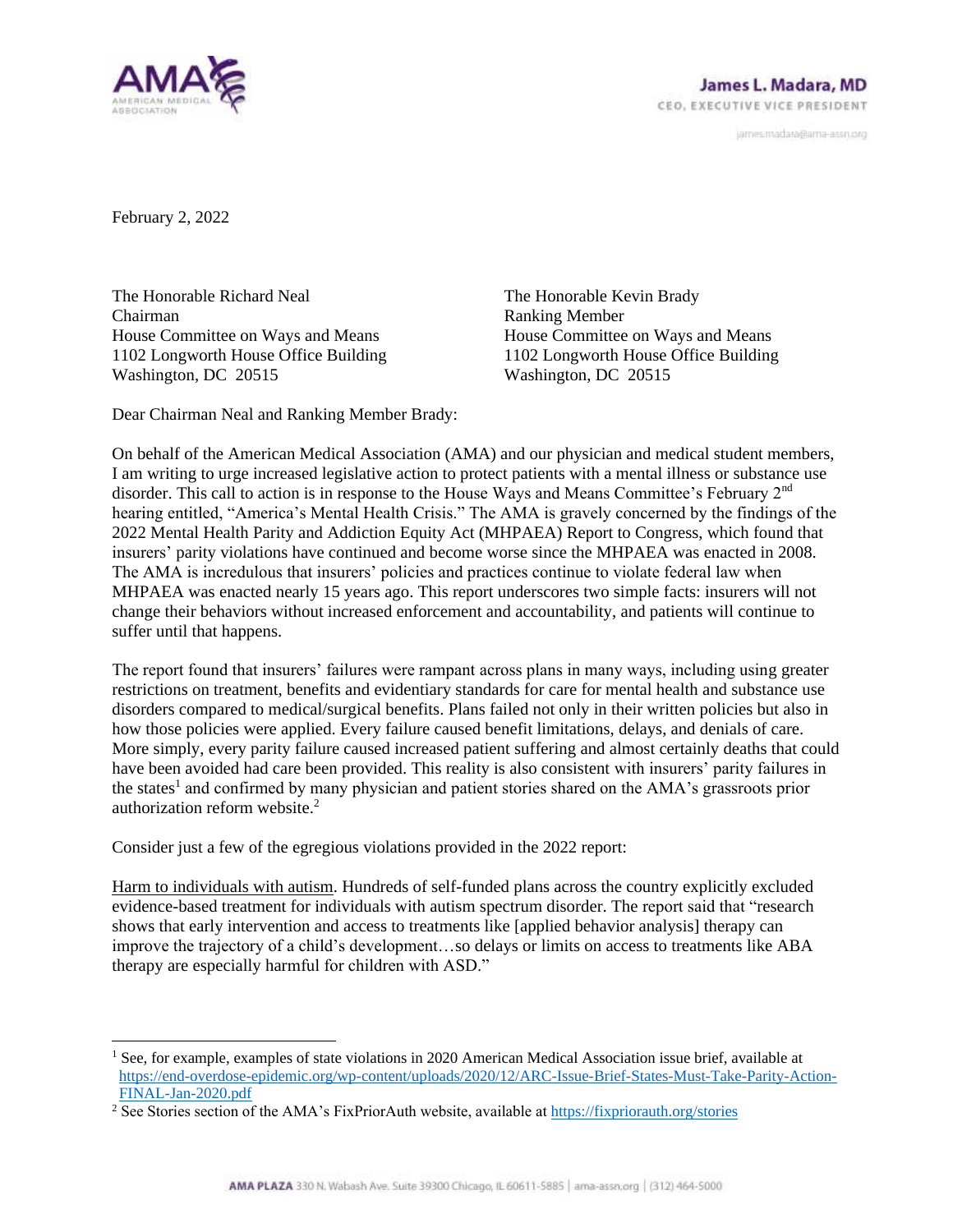The Honorable Richard Neal The Honorable Kevin Brady February 2, 2022 Page 2

Harm to individuals with a substance use disorder. Plans were found to exclude coverage for evidencebased medications to treat opioid use disorder (MOUD) and also required prior authorization for all outpatient mental health and substance use disorder services.

Harm to individuals with an eating disorder. More than 1.2 million enrollees were denied benefits for nutritional counseling for mental health conditions like anorexia nervosa, bulimia nervosa, and bingeeating disorder while the plans in the New York region covered such counseling for medical/surgical conditions like diabetes.

At a time when our nation is in the throes of a drug overdose epidemic killing more than 100,000 Americans each year, and a growing mental health crisis affecting children, young adults and people of all ages, this report shows how insurers' failures and parity violations have harmed millions. The AMA strongly agrees with the report's recognition that "[f]or far too long, people with MH/SUD conditions and their loved ones have faced stigma, discrimination, and other barriers inside and outside of the health care system. These biases and discriminatory practices can often operate as an impediment to even seeking MH/SUD treatment in the first place. And once individuals attempt to seek care, they often find that treatment for their mental health condition or substance use disorder operates in a separate, and often very disparate, system than treatment for medical and surgical care, even under the same health coverage." As outlined by the 2022 report, insurers' policies and practices greatly contributed not only to stigma and discrimination against those with a mental illness or substance use disorder, but insurers' systematic, widespread parity violations also contributed to growing inequities and disparities in MH/SUD care for Black, Hispanic, American Indian, Alaska Native and Asian-American communities.

At the core of MHPAEA is the requirement of a comparison of medical/surgical benefits with mental health and substance use disorder (MH/SUD) benefits. The 2022 MHPAEA report found that **"None of the comparative analyses Employee Benefits Security Administration (EBSA) or the Centers for Medicare & Medicaid Services have initially reviewed to date contained sufficient information upon initial receipt."** This either indicates insurers do not care or do not know how to comply with the 2008 law. In both cases, the result is patient suffering. The 2022 report shows results from 156 plans and issuers who received letters from EBSA to provide a required-by-law comparative analysis showing compliance with MHPAEA. This represents approximately 2 million group health plans covering roughly 136.5 million Americans. The parity analyses requirements do not cover Medicaid managed care plans.

In light of the startling conclusions of the 2022 MHPAEA Report, AMA urges Congress to enact H.R. 3753/S. 1962, the Parity Implementation Assistance Act, which provides grants to assist states with the implementation of the federal mental health parity requirements. States receiving the grants must request and review from private health insurance plans their required comparative analysis of NQTLs with respect to MH/SUD.

In each of the limited examples provided in the 2022 report, the service provider or health plan only agreed to correct its illegal policy and practice after intervention by U.S. Department of Labor. These corrective actions are important, but in line with the report's recommendations, **the AMA urges Congress to provide DOL with the authority to assess civil monetary penalties for parity violations**. As discussed in the report, enforcing MHPAEA requires training and expertise for investigators. The report highlights how insurers not only delay and deny care to patients, but they delay and deny information to parity investigations. Providing DOL with the authority to levy monetary penalties can help ensure DOL has the necessary resources moving forward to meaningfully monitor and enforce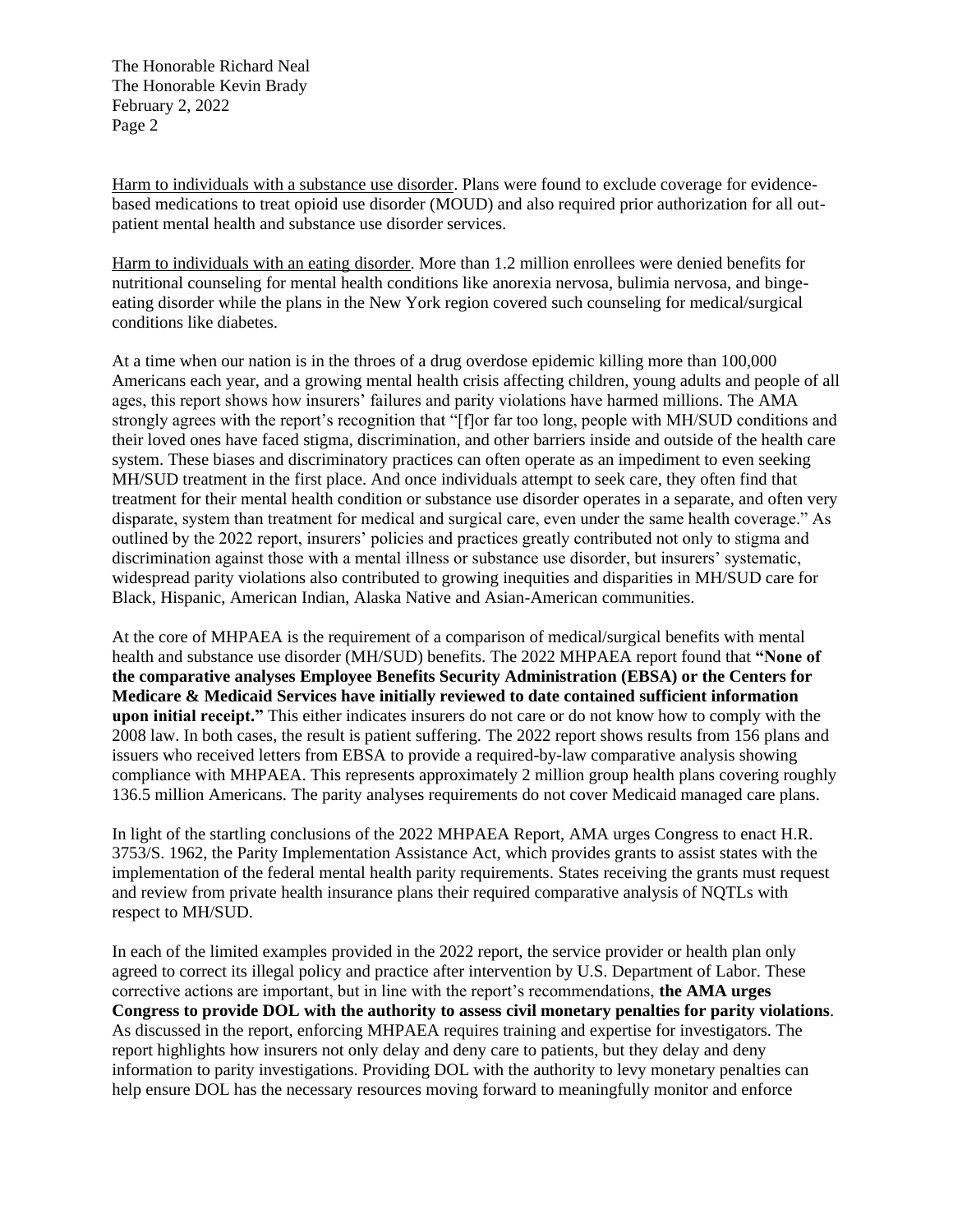The Honorable Richard Neal The Honorable Kevin Brady February 2, 2022 Page 3

MHPAEA to help protect patients with a mental illness or substance use disorder. Insurers' actions have made clear for nearly 15 years that they will not comply with MHPAEA unless forced to do so.

**We further agree with the report's recommendation "that Congress amend Employee Retirement Income Security Act (ERISA) to expressly provide that participants and beneficiaries, as well as DOL on their behalf, may recover amounts lost by participants and beneficiaries who wrongly had their claims denied in violation of MHPAEA."** While a patient's pain and suffering because of an MHPAEA violation can never be fully assuaged, the AMA believes that increased accountability will finally force payers to take action if there are financial implications to their bottom line.

**The AMA also reiterates a recommendation we made last year<sup>3</sup> to require payers to** *prospectively* **do the comparisons to analyze whether they are in compliance with the law.** Requiring prior comparative analysis can help streamline oversight, can help payers identify gaps, and most important—may help ensure patients have the coverage required by the law. The report thoroughly investigated "nonquantitative treatment limitations" (NQTL) that insurers use to limit, delay or deny care for MH/SUD. MHPAEA requires that MH/SUD coverage and benefits be in parity with NQTLs for medical surgical benefits. Examples of NQTLs<sup>4</sup> include prior authorization, formulary design for prescription drugs, network tier design, standards for provider admission to participate in a network, including reimbursement rates, fail-first policies or step therapy protocols, and restrictions based on geographic location, facility type, provider specialty, and other criteria that limit the scope or duration of benefits for services provided under the plan or coverage.

The 2022 report makes clear that insurers failed across the board in the ERISA market with respect to NQTLs. This makes it also highly likely that these same failures also exist in the non-ERISA commercial market. The AMA reiterates its call for state departments of insurance and attorneys general to take similar, state-based enforcement actions to protect patients. **We therefore agree with the report recommendation that "Congress amend ERISA to expressly provide the DOL with the authority to directly pursue parity violations by entities that provide administrative services to ERISA group health plans (including health insurance issuers that provide administrative services to ERISA plans and TPAs)."**

**Finally, the AMA agrees with the 2022 MHPAEA Report recommendation that Congress consider ways to permanently expand access to telehealth and remote care services.** The AMA is a strong supporter of numerous pieces of legislation that would provide permanent telehealth flexibilities upon conclusion of the COVID-19 public health emergency (PHE), especially H.R. 1332/S. 368, the Telehealth Modernization Act, and H.R. 2903/S. 1512, the CONNECT for Health Act. Both pieces of legislation seek to eliminate the antiquated Medicare telehealth geographic and originating site restrictions. These statutory barriers largely reserve access to telehealth services only for Medicare patients located within a rural area that also travel outside of the home to an accepted health care facility.

<sup>&</sup>lt;sup>3</sup> AMA letter to the Senate Finance Committee, November 15, 2021, available at [https://searchlf.ama](https://searchlf.ama-assn.org/letter/documentDownload?uri=%2Funstructured%2Fbinary%2Fletter%2FLETTERS%2F2021-11-15-Letter-to-Wyden-and-Crapo-re-RFI-v3.pdf)[assn.org/letter/documentDownload?uri=%2Funstructured%2Fbinary%2Fletter%2FLETTERS%2F2021-11-15-](https://searchlf.ama-assn.org/letter/documentDownload?uri=%2Funstructured%2Fbinary%2Fletter%2FLETTERS%2F2021-11-15-Letter-to-Wyden-and-Crapo-re-RFI-v3.pdf) [Letter-to-Wyden-and-Crapo-re-RFI-v3.pdf](https://searchlf.ama-assn.org/letter/documentDownload?uri=%2Funstructured%2Fbinary%2Fletter%2FLETTERS%2F2021-11-15-Letter-to-Wyden-and-Crapo-re-RFI-v3.pdf)

<sup>4</sup> The Centers for Medicaid and Medicare Services provides a detailed explanation and examples of NQTLs in the document, Warning Signs- Plan or Policy Non-Quantitative Treatment Limitations (NQTLs) that Require Additional Analysis to Determine Mental Health Parity Compliance, available at <https://www.cms.gov/cciio/resources/regulations-and-guidance/downloads/mhapeachecklistwarningsigns.pdf>